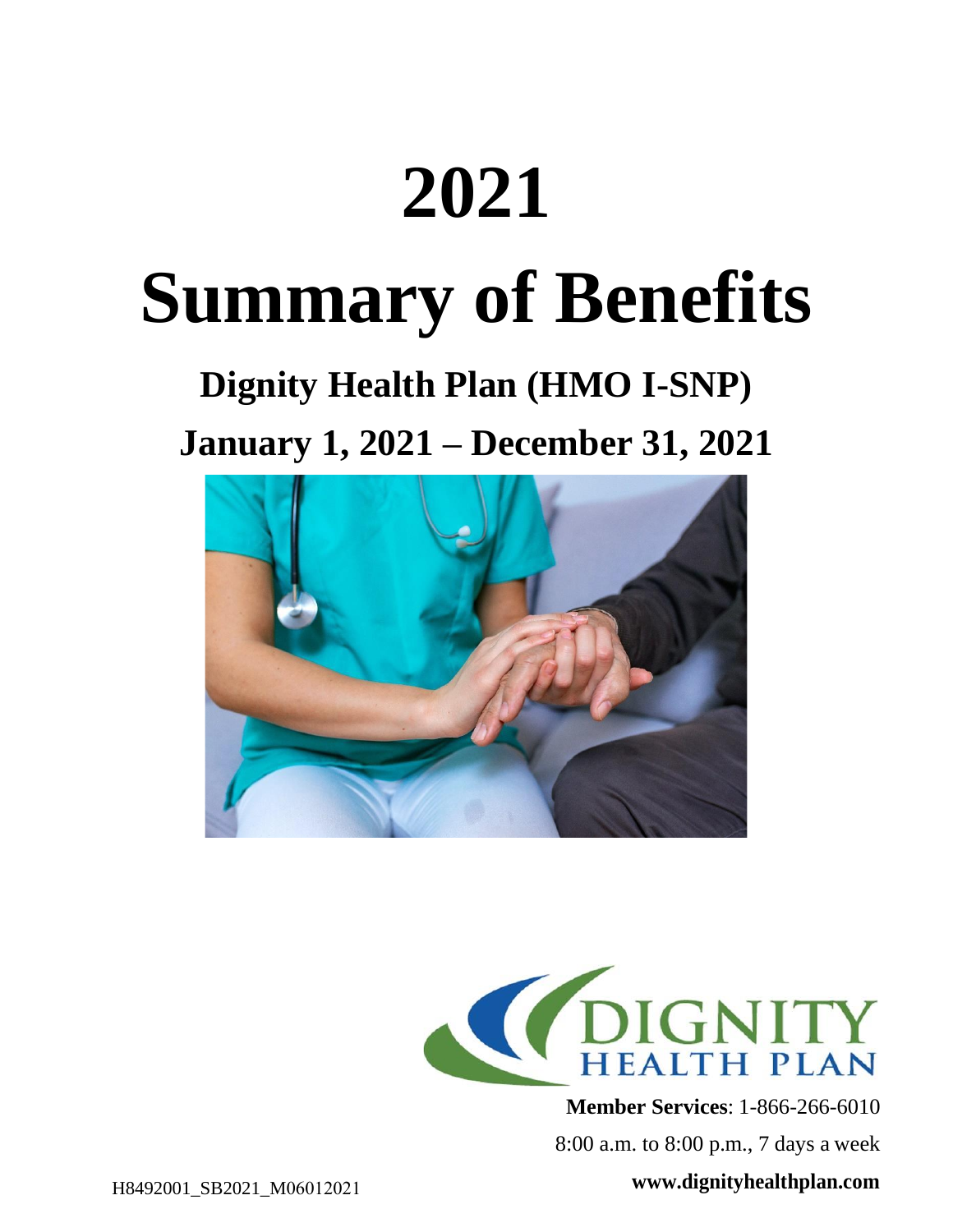## **Dignity Health Plan (HMO I-SNP)**

H8492, Plan 001

January 1, 2021 – December 31, 2021

**Dignity Health Plan (HMO I-SNP)** is a Medicare Advantage HMO plan with a Medicare contract. Enrollment in the Plan depends on contract renewal.

The benefit information provided does not list every service that we cover or list every limitation or exclusion. To get a complete list of services we cover, please request the "Evidence of Coverage" by calling member services at 1-866-266-6010. Hours are seven (7) days a week from 8:00 am to 8:00 pm. TTY users call 711 or visit our website at www.dignityhealthplan.com.

To join **Dignity Health Plan (HMO I-SNP)**, you must be entitled to Medicare Part A, be enrolled in Medicare Part B, and live in our service area. Our service area includes the following parishes in Louisiana: Acadia, Ascension, Assumption, Avoyelles, Beauregard, Bienville, Bossier, Caddo, Catahoula, Claiborne, Concordia, De Soto, East Baton Rouge, East Feliciana, Grant, Iberville, Jefferson, Jefferson Davis, LaSalle, Lafayette, Lafourche, Livingston, Morehouse, Natchitoches, Orleans, Plaquemines, Pointe Coupee, Rapides, Red River, Richland, Sabine, St. Bernard, St. Charles, St. Helena, St. James, St. John the Baptist, St. Landry, St. Martin, St. Tammany, Tangipahoa, Terrebonne, Union, Vermillion, Vernon, Washington, Webster, West Baton Rouge, West Feliciana, and Winn.

Except in emergency situations, if you use the providers that are not in our network, we may not pay for these services.

For coverage and costs of Original Medicare, look in your current "Medicare & You" handbook. View it online at www.medicare.gov or get a copy by calling 1-800-MEDICARE (1-800-633- 4227). TTY users should call 1-877-486-2048.

This document is available in other formats such as Braille, large print or audio.

For more information, please call us at 1-866-266-6010 (TTY users should call 711), or visit us at www.dignityhealthplan.com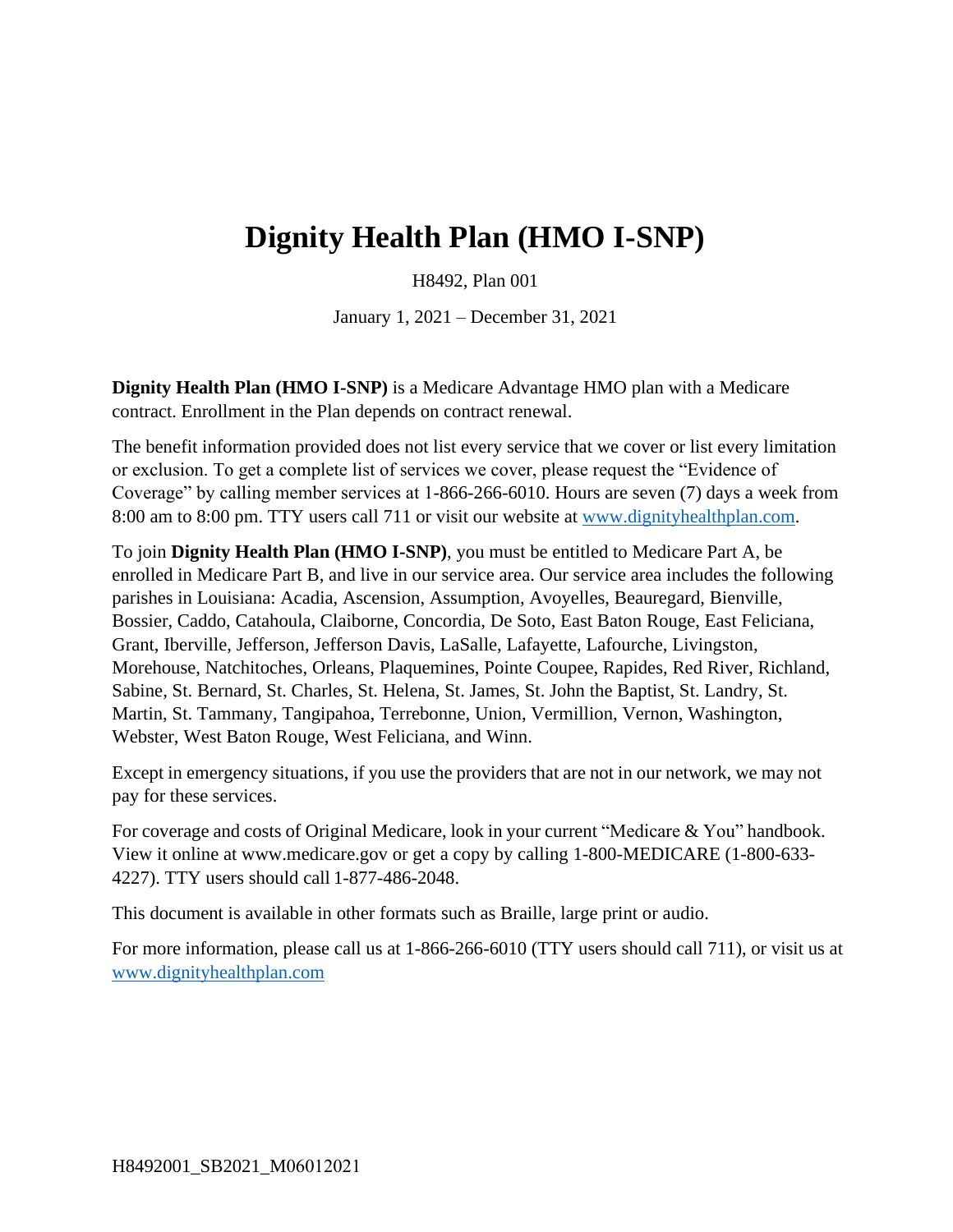| <b>Premiums and Benefits</b>                    | <b>Dignity Health Plan (HMO I-SNP)</b>                                                                                                                                                                                             |  |
|-------------------------------------------------|------------------------------------------------------------------------------------------------------------------------------------------------------------------------------------------------------------------------------------|--|
| <b>Monthly Plan Premium</b>                     | You pay \$30.00                                                                                                                                                                                                                    |  |
|                                                 | You must continue to pay your Medicare Part B premium.                                                                                                                                                                             |  |
| <b>Medical Part B</b><br>Deductible             | \$203.00                                                                                                                                                                                                                           |  |
|                                                 | These are 2021 cost sharing amounts.                                                                                                                                                                                               |  |
| Maximum Out-of-<br><b>Pocket Responsibility</b> | You pay no more than \$7,550 annually                                                                                                                                                                                              |  |
| (does not include<br>prescription drugs)        | Includes copays and other costs for medical services for the year.                                                                                                                                                                 |  |
| <b>Inpatient Hospital</b>                       | You pay a \$1484                                                                                                                                                                                                                   |  |
|                                                 | deductible for days 1-60                                                                                                                                                                                                           |  |
|                                                 | You pay a \$371 copay per day for days 61-90                                                                                                                                                                                       |  |
|                                                 | You pay a \$742 per lifetime reserve day                                                                                                                                                                                           |  |
|                                                 | These are 2021 cost sharing amounts.                                                                                                                                                                                               |  |
|                                                 | Cost shares are applied starting on the first day of admission and do<br>not include the date of discharge.                                                                                                                        |  |
|                                                 | If you get authorized inpatient care at an out-of-network hospital<br>after your emergency condition is stabilized, your cost is the cost-<br>sharing you would pay at a network hospital.                                         |  |
|                                                 | Prior authorization required.                                                                                                                                                                                                      |  |
| <b>Outpatient Hospital</b>                      | A 20% of the cost for Medicare covered services                                                                                                                                                                                    |  |
|                                                 | Prior authorization required                                                                                                                                                                                                       |  |
| <b>Doctor Visits</b>                            |                                                                                                                                                                                                                                    |  |
| Primary                                         | You pay 20% per visit                                                                                                                                                                                                              |  |
| Specialists                                     | You pay 20% per visit                                                                                                                                                                                                              |  |
| <b>Preventative Care</b>                        | You pay nothing                                                                                                                                                                                                                    |  |
| (e.g., flu vaccine,                             | Other preventative services are available. There are some covered                                                                                                                                                                  |  |
| diabetic screenings)                            | services that have a cost.                                                                                                                                                                                                         |  |
| <b>Emergency Care</b>                           | 20% of the cost of Medicare covered services (Up to \$90 per visit)                                                                                                                                                                |  |
|                                                 | If you receive emergency care at an out-of-network hospital and<br>need inpatient care after your emergency condition is stabilized,<br>you must return to a network hospital in order for your care to<br>continue to be covered. |  |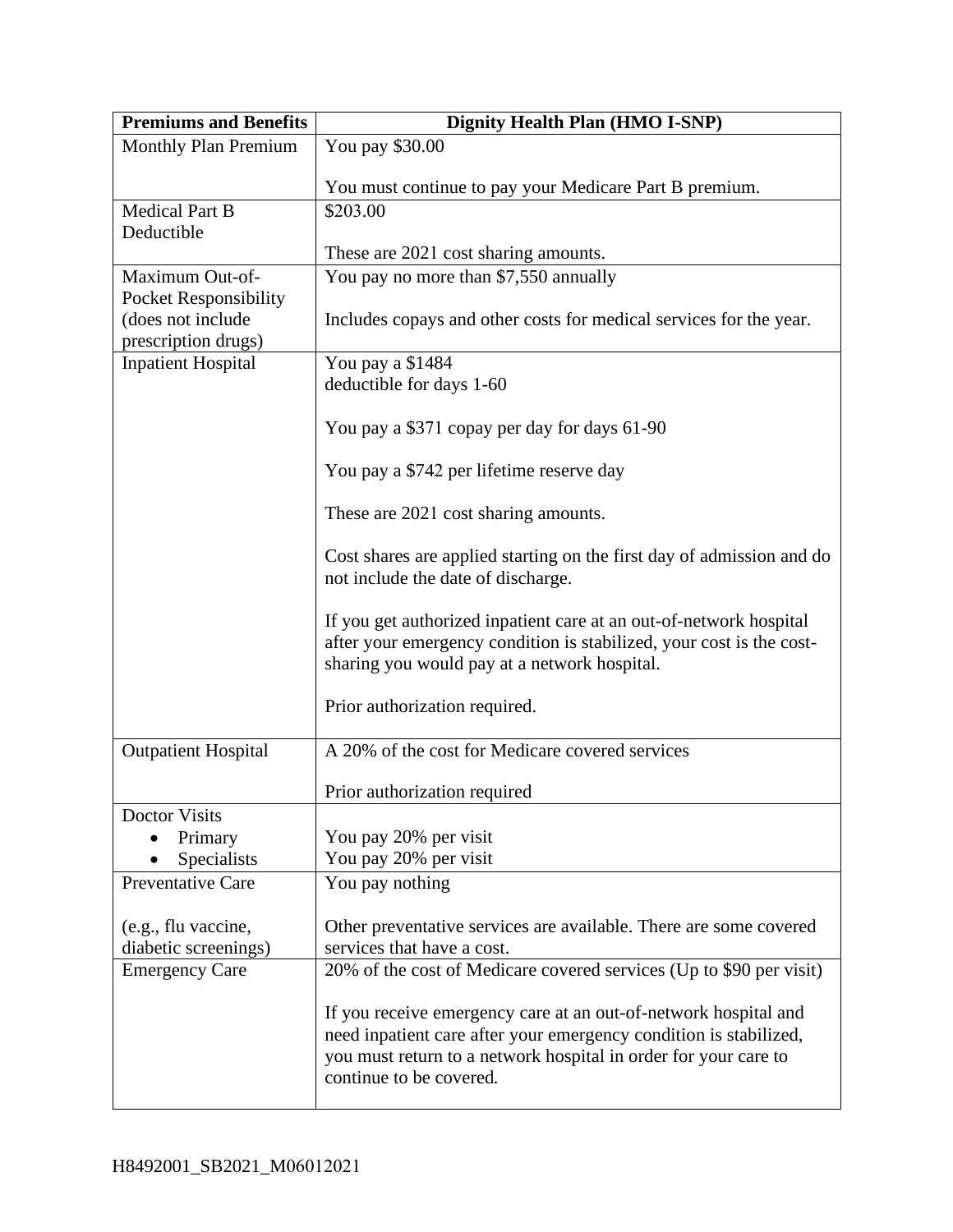| <b>Premiums and Benefits</b>                                                                          | <b>Dignity Health Plan (HMO I-SNP)</b>                                                                      |  |  |
|-------------------------------------------------------------------------------------------------------|-------------------------------------------------------------------------------------------------------------|--|--|
| <b>Urgently Needed</b>                                                                                | 20% of the cost for Medicare covered services (up to \$65) and up                                           |  |  |
| Services                                                                                              | to 3 days                                                                                                   |  |  |
| <b>Ambulatory Surgery</b><br>Center                                                                   | 20% of the cost for Medicare covered services                                                               |  |  |
|                                                                                                       | Prior authorization required if over \$500                                                                  |  |  |
| Diagnostic                                                                                            | 20% of the cost for Medicare covered services                                                               |  |  |
| Services/Labs/Imaging<br>Diagnostic tests<br>$\bullet$<br>and procedures<br>Lab services<br>$\bullet$ | A separate facility charge could apply for the facility in which the<br>services are received.              |  |  |
| MRI, CAT Scan<br>X-Rays                                                                               | You pay \$0 copay for lab services                                                                          |  |  |
|                                                                                                       | Prior Authorization is required for some services                                                           |  |  |
|                                                                                                       | In addition, DME, Part B drugs, physicians' services and doctor's<br>office visit cost share may also apply |  |  |
|                                                                                                       | Authorization required for high tech radiological services such as<br>CT, CAA, MRI, MRA, and PET scans      |  |  |
|                                                                                                       | No authorization is required for X-Ray services                                                             |  |  |
| <b>Dental Services</b>                                                                                | 20% of the cost for Medicare covered services                                                               |  |  |
|                                                                                                       |                                                                                                             |  |  |
| <b>Vision Services</b>                                                                                | Routine eye exam: You pay a \$0 copay for an annual routine eye<br>exam.                                    |  |  |
|                                                                                                       | You may get glasses and frames.                                                                             |  |  |
|                                                                                                       | Maximum Plan Benefit Coverage amount for routine eye exam and<br>glasses and lenses: \$300 every year       |  |  |
|                                                                                                       | 20% of the cost for Medicare covered services                                                               |  |  |
| <b>Hearing Services</b><br>Routine hearing<br>exam                                                    | Number for Routine Hearing Exams: 1 every year. You pay a \$0<br>copay.                                     |  |  |
| Hearing aid                                                                                           | Number for Fitting/Evaluation for Hearing Aid: 2 every year. You<br>pay a \$0 copay.                        |  |  |
|                                                                                                       | Maximum Plan Benefit Coverage amount: \$1,000 every year<br>20% of the cost of Medicare covered services    |  |  |
|                                                                                                       | 20% of the cost of Medicare covered services                                                                |  |  |
| Over-the-Counter                                                                                      | \$150 per calendar quarter for covered OTC items                                                            |  |  |
| Products (OTC)                                                                                        |                                                                                                             |  |  |
|                                                                                                       | OTC services provided as supplemental benefit to allow                                                      |  |  |
| H8492001_SB2021_M06012021                                                                             |                                                                                                             |  |  |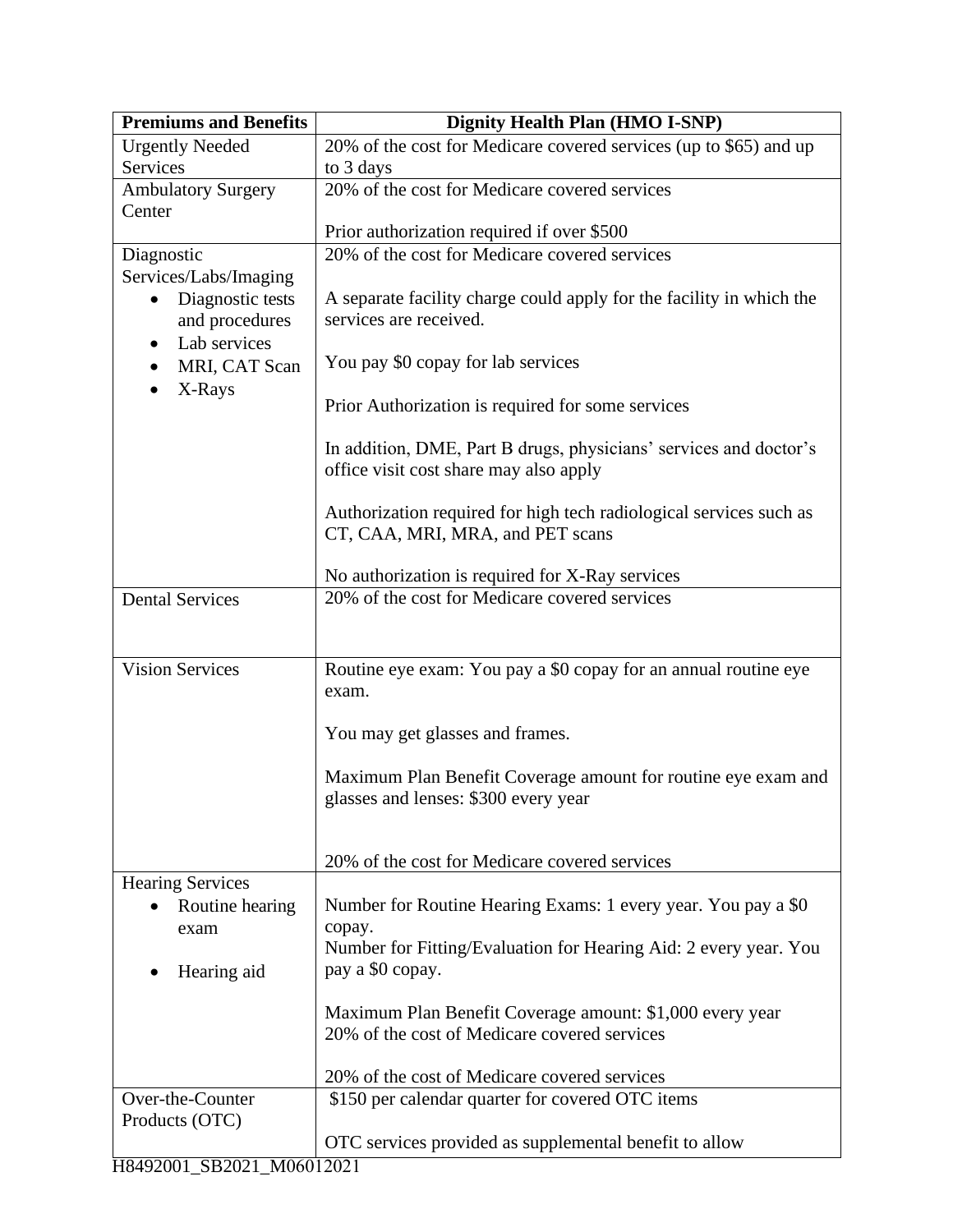|                                                                                              | purchase of applicable items. List of covered items can be found<br>at www.dignityhealthplan.com. Printed list can be mailed at<br>request. |
|----------------------------------------------------------------------------------------------|---------------------------------------------------------------------------------------------------------------------------------------------|
| <b>Mental Health Services</b><br>Outpatient group<br>therapy/<br>individual<br>therapy visit | 20% of the cost for Medicare covered services                                                                                               |
| <b>Skilled Nursing Facility</b>                                                              | You pay nothing for the first 20 days of each benefit period.<br>You pay \$185.50 per day for days 21-100                                   |
|                                                                                              | You pay all costs for each day after day 100<br>These are 2021 cost sharing amounts.                                                        |
|                                                                                              | 3-day inpatient hospital stay prior to SNF admission is not<br>required                                                                     |
| Physical Therapy                                                                             | 20% of the cost for Medicare covered services<br>Prior authorization required                                                               |
| Ambulance                                                                                    | 20% of the cost for Medicare covered services                                                                                               |
| Transportation                                                                               | Not covered                                                                                                                                 |
| <b>Medicare Part B Rx</b><br>Drugs and Home                                                  | 20% of the cost of Medicare covered services                                                                                                |
| <b>Infusion Drugs</b>                                                                        | Authorization are required if over \$500.                                                                                                   |